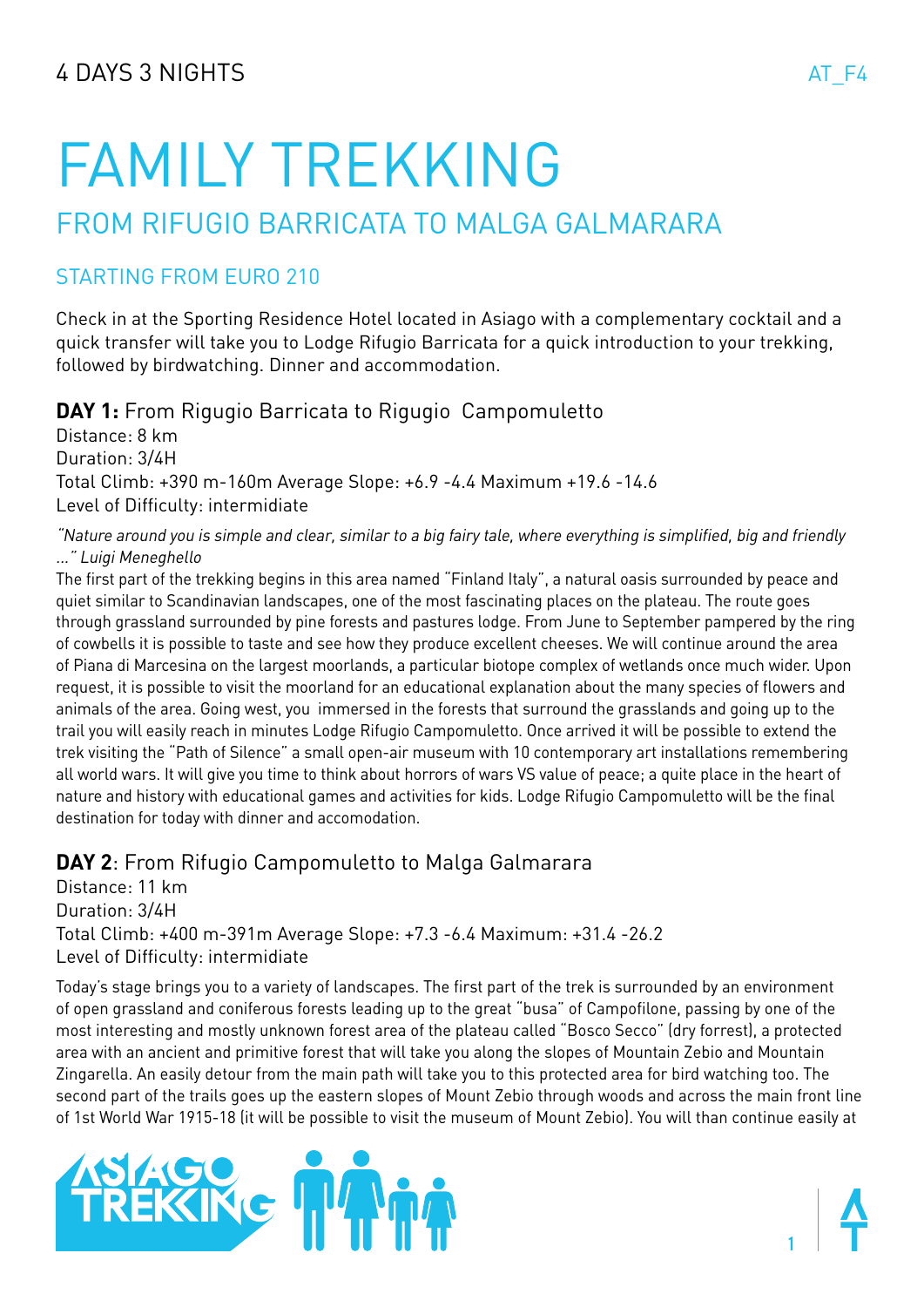the bottom of Mount Zingarella, where with a little attention it will be easy to spot chamois and deer stationed on the east slope of Mountain, until you will arrive to Galmarara Valley for one of the most incredible views of the Altopiano plateau.

You will check in at the local lodge, Malga Galmarara, for dinner and accomodation.

## **DAY 3:** From Malga Galmarara to Sporting Residence

After breakfast made with local products, you will be transfered to the Sporting Residence in Asiago.



**2**